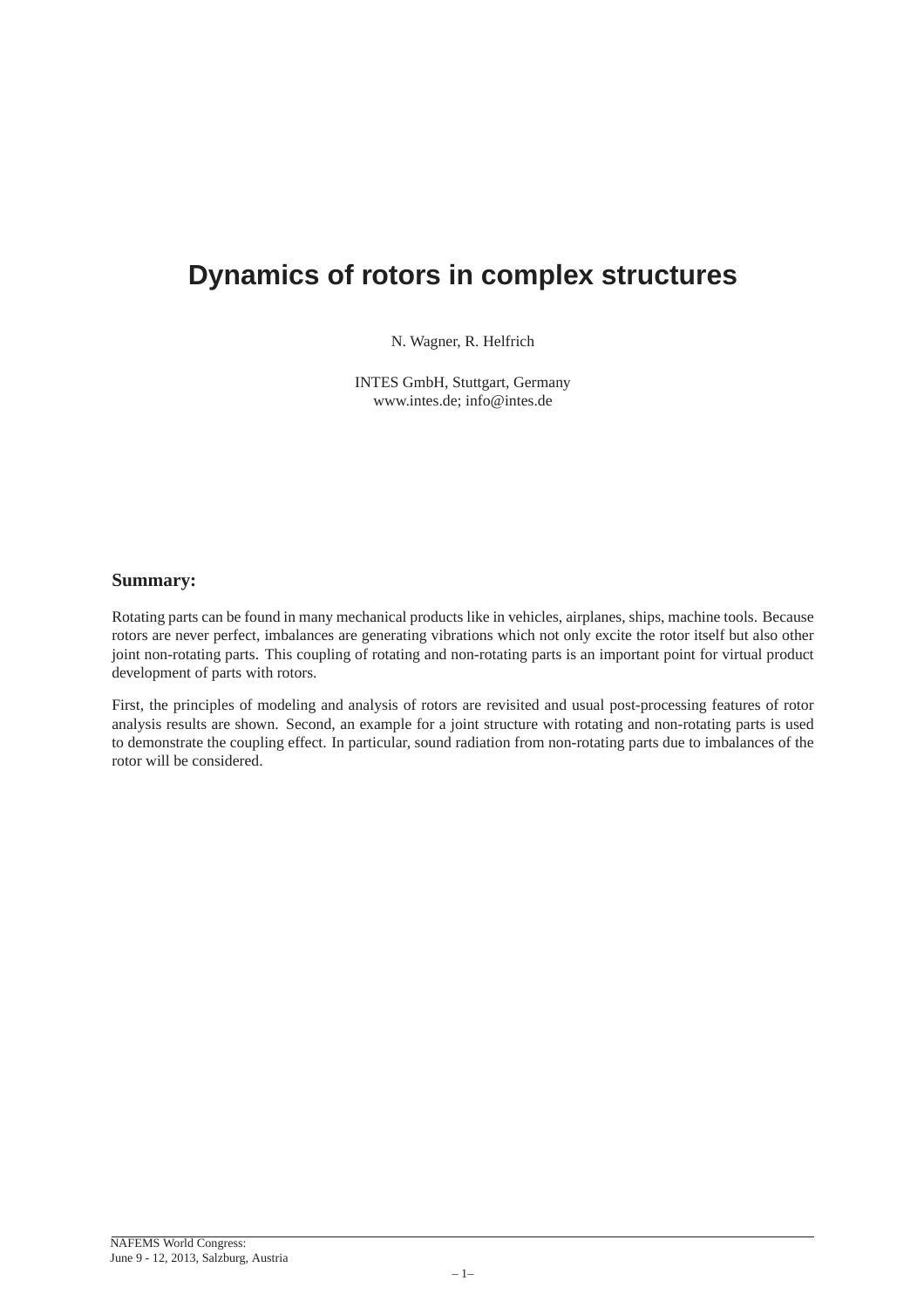## **1 Introduction**

Finite element technique has become a popular tool in rotordynamic analysis.

Dynamic studies of rotating machines are generally performed using, on the one hand, beam element models [11, 16] representing the position of the rotating shaft and, on the other hand, three-dimensional solid rotor-stator models [8, 13, 14]. Axisymmetric models are used by [11]. A specific advantage of solid models is the inclusion of stress stiffening, spin softening, and temperature effects in the rotor dynamics analysis. Nowadays CAD models of rotors becoming more and more detailed. The tedious and time-consuming task of building equivalent beam models is omitted by using solid models.

Rotor lateral vibration (sometimes called transverse or flexural vibration) is perpendicular to the axis of the rotor and is the largest vibration component in most high-speed machinery [10]. Understanding and controlling this lateral vibration is important because excessive lateral vibrations leads to bearing wear and, ultimately, failure. In extreme cases, lateral vibration also can cause the rotating parts of a machine to come into contact with stationary parts, with potentially disastrous consequences [10, 12].

All FEM computations are carried out in PERMAS [1]. PERMAS specific commands are highlighted by a preceding dollar sign and capital letters in the subsequent sections.

## **2 Governing Equations**

Only linearized systems are considered here, i.e. only small variations of the rotational velocity is possible. Rotating systems may be processed in a stationary reference frame as well as a rotating reference frame.

In the following, we will focus on an inertial reference frame. The additional matrices due to rotating parts must be taken into account and are requested by a so-called \$ADDMATRIX data block within the \$SYSTEM block.

The complex eigenfrequencies of a rotor on fixed supports are determined. The structure is described with respect to a fixed reference frame, i.e. shaft and discs rotate with a constant rotational speed, whereas the bearings are supported and fixed to ground. All displacements, frequencies etc. refer to the fixed coordinate system. At one end, the rotation is suppressed to represent a drive with constant rotational speed.

The first computation step is a static analysis for the basic model to determine the stress distribution under centrifugal loads. It is a prerequisite for the calculation of the geometric stiffness matrix  $K_g$ .

The next step is the calculation of real eigenmodes  $X = \begin{bmatrix} x_1 & \dots & x_r \end{bmatrix}$ , including geometric and convective stiffness matrices:

$$
MX = (K + K_g + K_c) \, X \, \Lambda, \quad \Lambda = \begin{bmatrix} \lambda_1 & & \\ & \ddots & \\ & & \lambda_r \end{bmatrix} . \tag{1}
$$

The governing equations of motion that describes a rotor system in a stationary reference frame is given by

$$
\boldsymbol{M}\ddot{\boldsymbol{u}} + (\boldsymbol{D} + \boldsymbol{D}_b(\Omega) + \boldsymbol{G})\dot{\boldsymbol{u}} + (\boldsymbol{K} + \boldsymbol{K}_b(\Omega) + \boldsymbol{K}_g + \boldsymbol{K}_c)\boldsymbol{u} = \boldsymbol{R}(t),
$$
\n(2)

where M denotes the mass matrix, D viscous damping matrix,  $D<sub>b</sub>(\Omega)$  speed-dependent bearing viscous damping matrix, G gyroscopic matrix,  $K_c$  convective stiffness matrix,  $K_q$  geometric stiffness matrix,  $K_b(\Omega)$  speeddependent bearing stiffness matrix and

Material damping  $H$  of the stator is replaced by an equivalent viscous damping in the time-domain.

Including convective stiffness requires the use of a consistent mass matrix, which is the default formulation beginning with version 14.

The equations of motion (2) are transformed into modal space by means of

$$
u = X \eta \tag{3}
$$

Additional pseudo mode shapes may be added to enrich the modal space. This is realized by \$ADDMODES.

$$
\widetilde{M}\ddot{\eta} + \left(\widetilde{D} + \widetilde{G}\right)\dot{\eta} + \left(\widetilde{K} + \widetilde{K}_g + \widetilde{K}_c\right)\eta = \widetilde{R}(t)
$$
\n(4)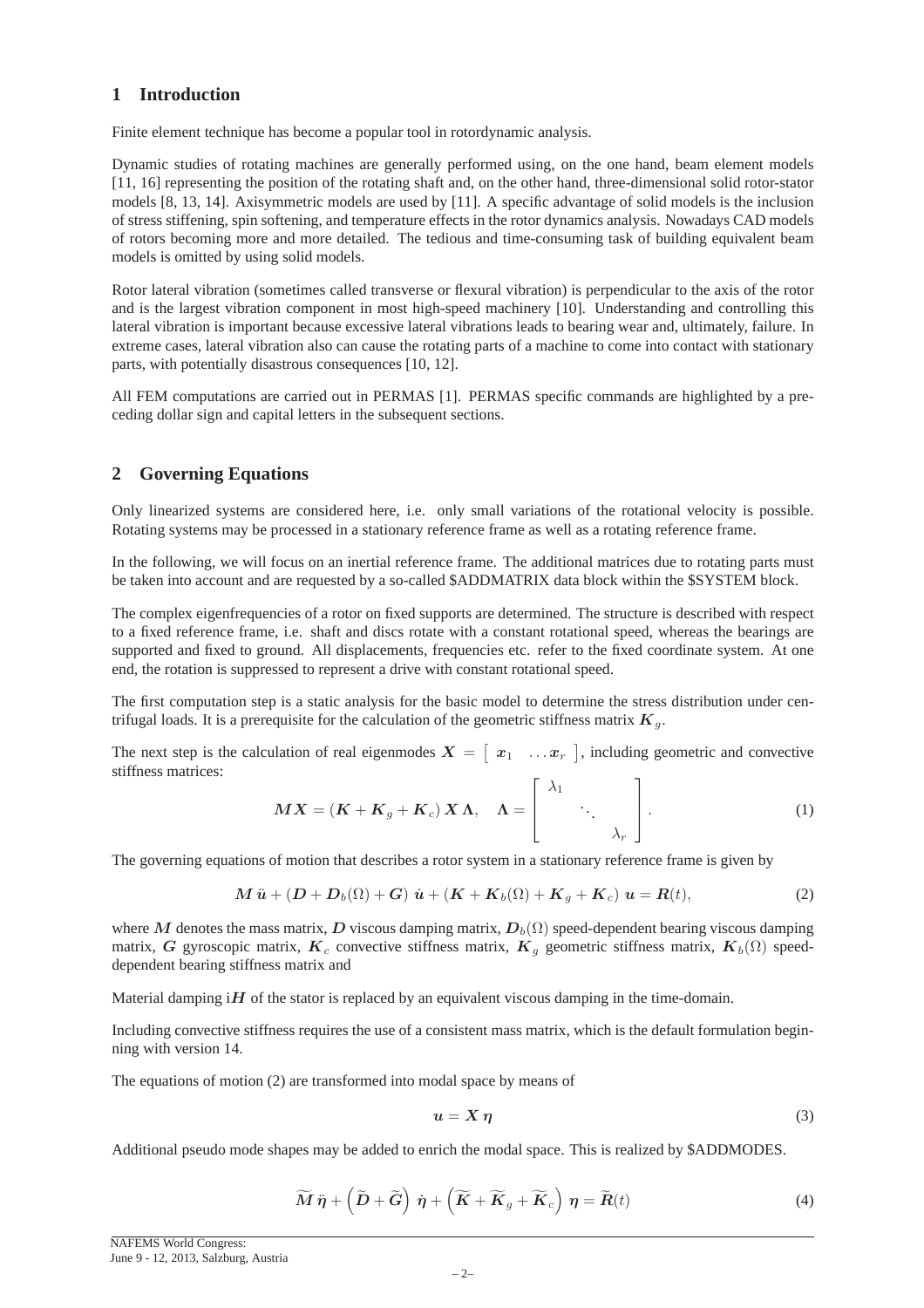By introducing  $\zeta = \dot{\eta}$  the second order form (4) is transformed into a state-space form:

$$
\begin{bmatrix}\n\widetilde{M} & O \\
O & I\n\end{bmatrix}\n\begin{bmatrix}\n\dot{\zeta} \\
\dot{\eta}\n\end{bmatrix} +\n\begin{bmatrix}\n\widetilde{D} + \widetilde{D}_b + \widetilde{G} & \widetilde{K} + \widetilde{K}_g + \widetilde{K}_c \\
-I & O\n\end{bmatrix}\n\begin{bmatrix}\n\zeta \\
\eta\n\end{bmatrix} =\n\begin{bmatrix}\n\widetilde{R}(t) \\
0\n\end{bmatrix}
$$
\n(5)

To analyse rotating models two different coordinate systems can be used in PERMAS, stationary and rotating. By using a stationary reference frame the model can have both rotating parts and stationary parts. However, the rotation parts have to be axisymmetric. Moreover different components can rotate with different rotational speeds. A stationary reference frame is activated by

## \$ADDMATRIX GEOSTIFF CONVSTIFF GYRO

The rotational speed is defined in the loading definition of a static pre-run by \$INERTIA ROTATION. Additional matrices are build for that reference speed.

The modelling of a rotating machine requires a skew-symmetric pseudo-damping matrix named gyroscopic matrix. The particular form of the matrix makes complex eigenmodes appear, forward modes having increasing frequencies and backward modes having decreasing frequencies.

Critical speeds, stability and unbalance response were evaluated in the operating speed range.

#### **2.1 Bearings**

To a greater or lesser extent, all bearings are flexible and all bearings absorb energy. For most types of bearing, the load-deflection relationship is nonlinear. Furthermore, load deflection relationships are often a function of shaft speed. Speed-dependent bearings are idealized by CONTROL6 elements and multipoint constraints of type \$MPC WLSCON.

#### **2.2 Damping**

Identical damping specifications lead to different effects in fixed or co-rotating reference systems. In an inertial reference frame material damping is not suitable for rotating parts, whereas modal damping represents any kind of external damping. Discrete damping elements can be used for modelling damping in bearings.

#### **2.3 Unbalance**

In all rotating machinery, some degree of mass unbalance is always present. The unbalance load acts as a harmonic load in an inertial frame, i.e.

$$
\begin{bmatrix} F_x \\ F_y \end{bmatrix} = m e \Omega^2 \begin{bmatrix} \cos \Omega t \\ \sin \Omega t \end{bmatrix}.
$$
 (6)

The balance quality grades for various groups of representative rigid rotors can be found in ISO 1940/1 and is defined as the product of a specific unbalance e in mm and the angular velocity  $\Omega$  in rad/s of the rotor at maximum operating speed:

$$
G = e \Omega. \tag{7}
$$

#### **3 Examples**

#### **3.1 Gas Turbine**

The first example is taken from the literature [9]. However we will use a solid model instead of a Timoshenko beam model. The solid model consists of 48372 hexahedra and 1000 pentahedra elements. Fig. 1 shows the mesh of the rotor model. The front and rear bearing are located at  $x = 0.04$  m and  $x = 0.7$  m, respectively. The rotor consists of 6 discs and a hollow shaft ( $l = 0.78$  m). Details concerning the physical and geometrical data can be found in [9].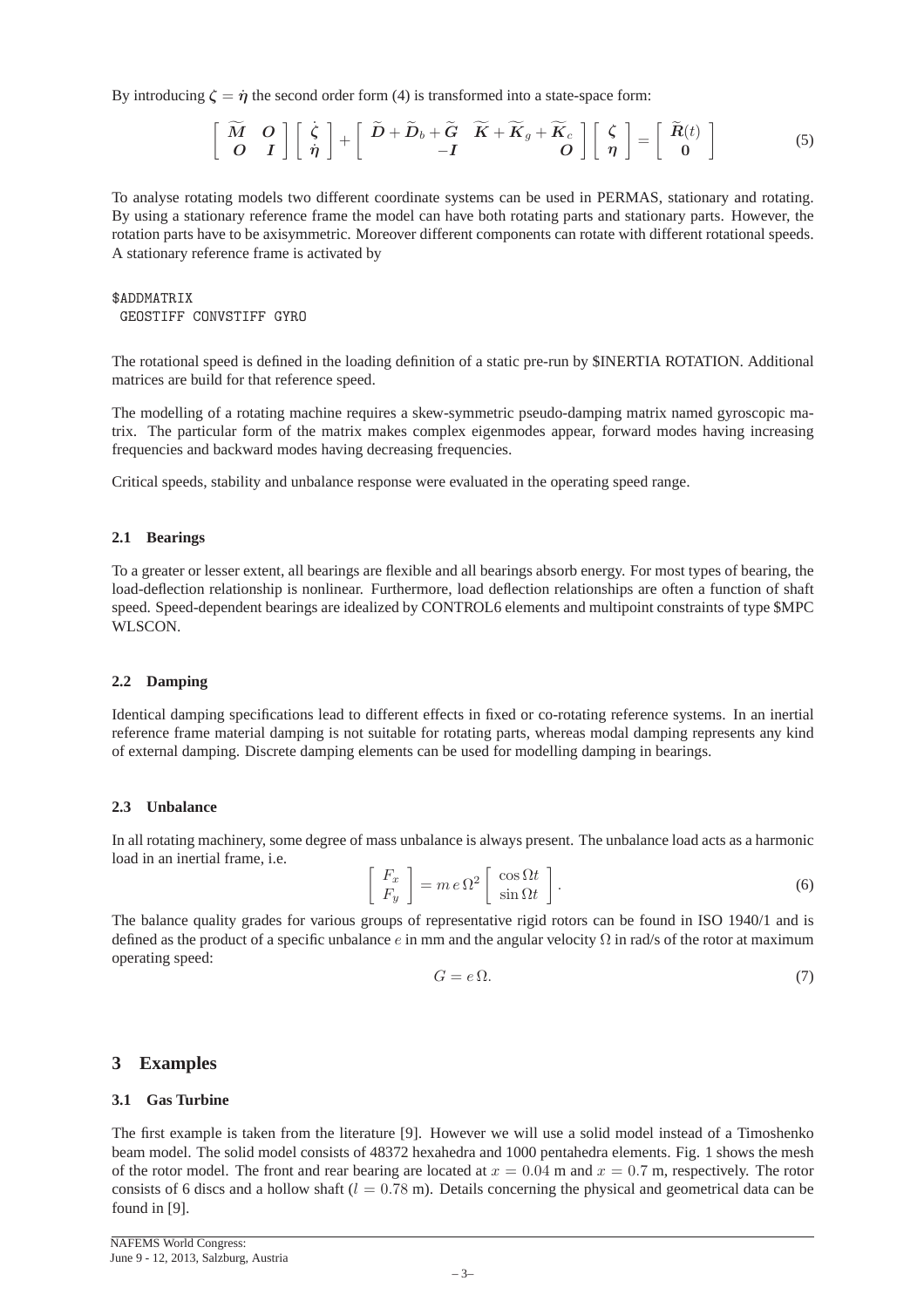VisPER (Visual PERMAS) is used for model validation and postprocessing tasks [3]. Medina is applied to generate the finite element mesh [5].



**Fig. 1: Simplified rotor model of a gas turbine**

Fig. 2 illustrates the characteristic of the frequency-dependent isotropic bearings.



**Fig. 2: Frequency-dependent coefficients of the bearings**

NAFEMS World Congress: June 9 - 12, 2013, Salzburg, Austria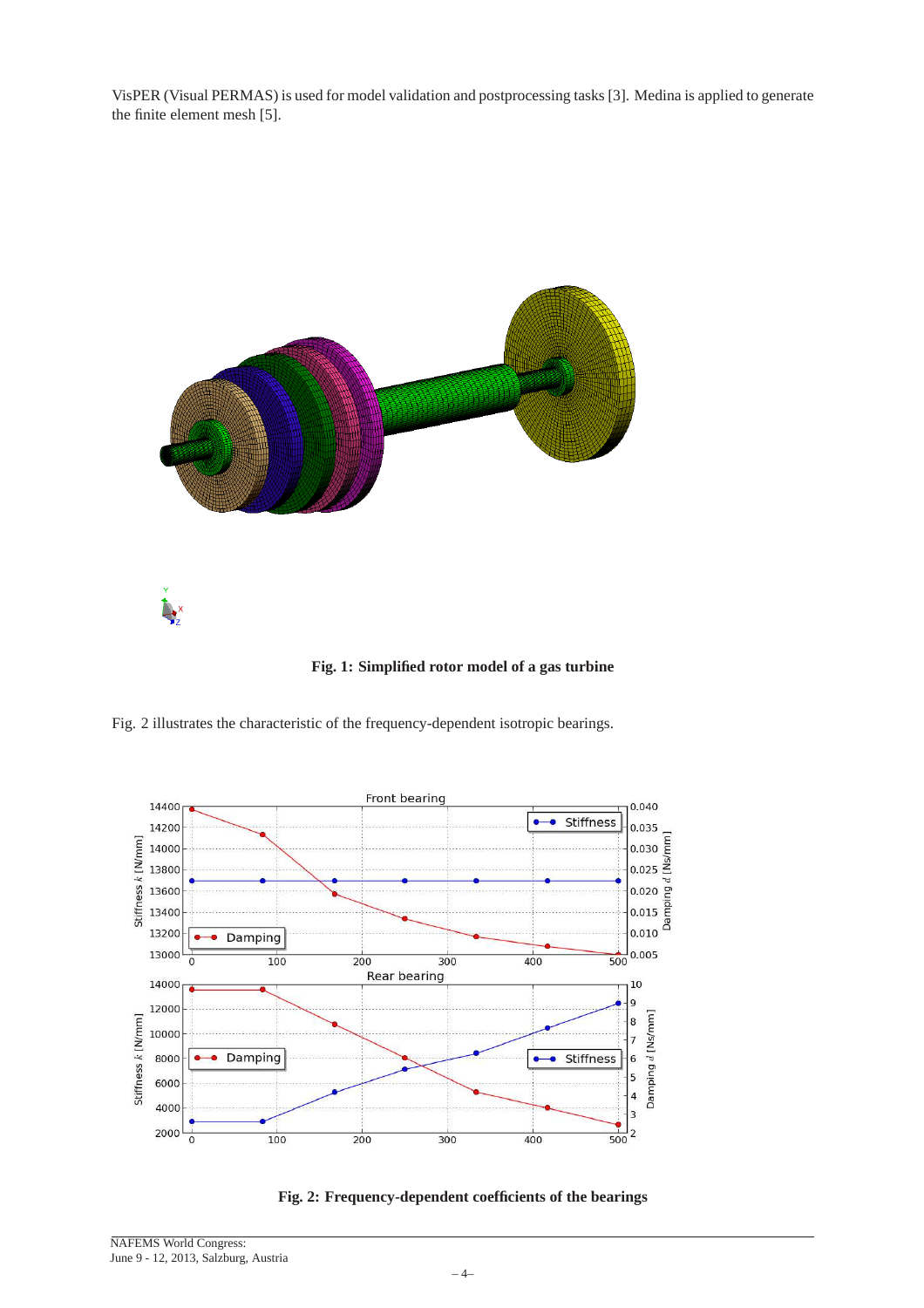#### **3.1.1 Strain energy distribution**

The strain energy distribution of the different parts of the rotor is illustrated in Fig. 3. Each colum represents an eigenfrequency of the rotating system. Bending modes appear pairwise due to the symmetry of the rotor-bearing system. The third and sixth column represent torsional modes shapes. The first two bending modes are dominated by the rear bearing, whereas the front bearing participates in modes 4,5 and 7,8 respectively. Modes 11 and 12 exhibit axial modes of the shaft and discs. The elastic discs make a contribution to the strain energy density at higher modes, while the lower modes are dominated by the hollow shaft.



**Fig. 3: Strain energy distribution**

## **3.1.2 Campbell Diagram**

In order to get the relation between eigenfrequencies and rotational speed an automatic procedure called \$MODAL ROTATING is available which directly generates all eigencurves. A mode tracking algorithm is implemented in order to sort the complex eigenvalues.

The Campbell diagram is depicted in Fig. 5. Solid lines denotes the eigencurves computed by PERMAS while the dash-dot lines corresponds to the beam model studied in [9]. Torsional modes are not present in the beam model. Besides the 3rd forward whirl all eigencurves are in good accordance with the results of the beam model. However, they share the feature of a strong variation with increasing rotor speed. The deviations within the Campbell diagram can be explained by the different modeling approaches. The beam model tends to be stiffer than the solid model especially for higher modes.

The first critical speed corresponding to the first forward whirl (FW) is at 51 Hz and a second critical speed related to the second forward whirl is at  $f = 150$  [Hz].

Nelson [15] showed that the backward mode vector is orthogonal to the unbalance vector and, as such, energy cannot be fed into the backward whirl. Therefore, critical speeds are restricted to forward whirl in case of symmetric rotors.

In order to judge the stability, the equivalent damping ratio

$$
\xi_j = -\frac{\delta_j}{\sqrt{\delta_j^2 + \omega_j^2}}\tag{8}
$$

is evaluated. The system is stable, if  $\xi_j > 0 \forall j$ . This condition is obviously satisfied here (s. Fig 4).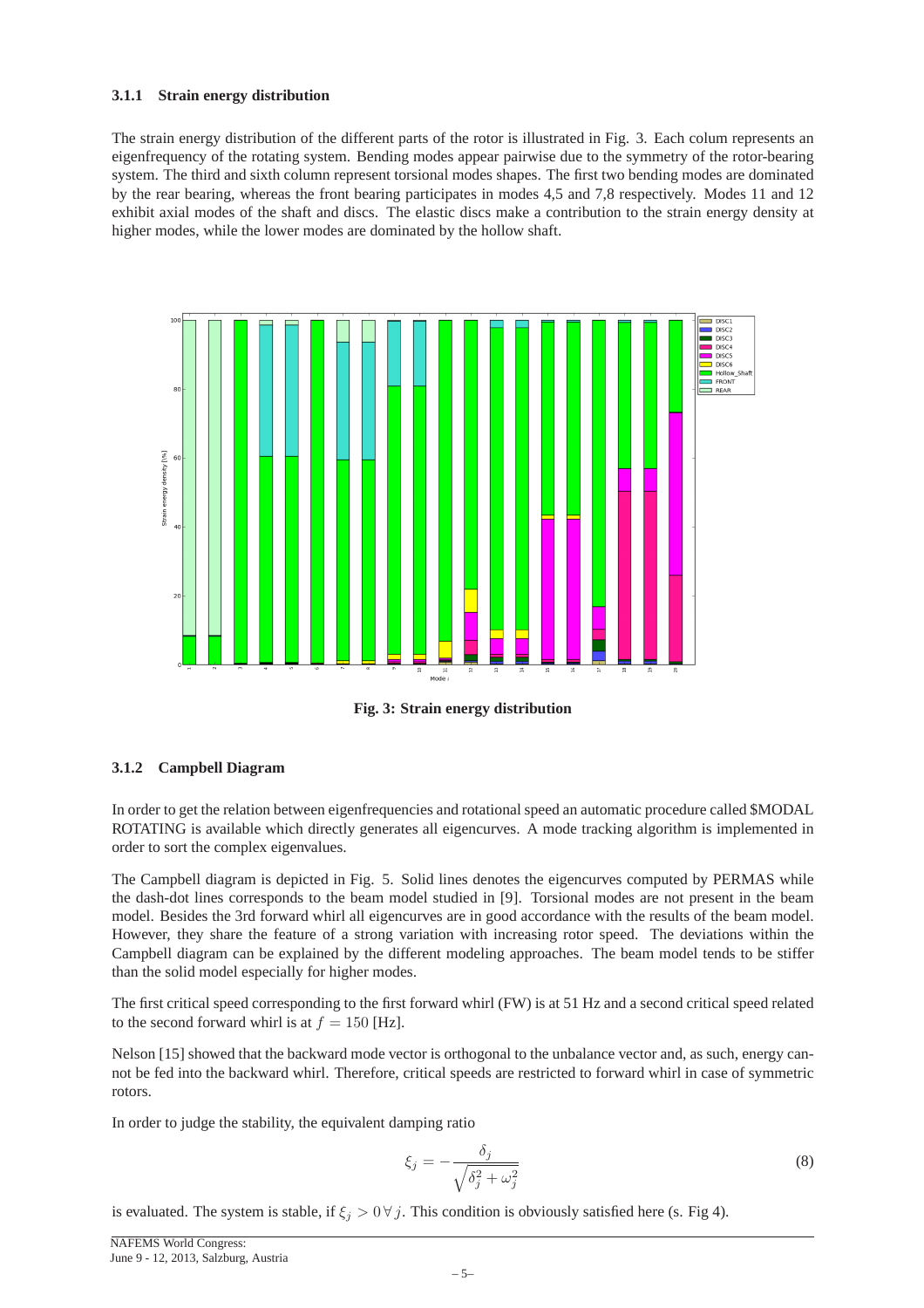

**Fig. 4: Equivalent damping ratio of the rotor-bearing system**



**Fig. 5: Campbell Diagram of the rotor-bearing system**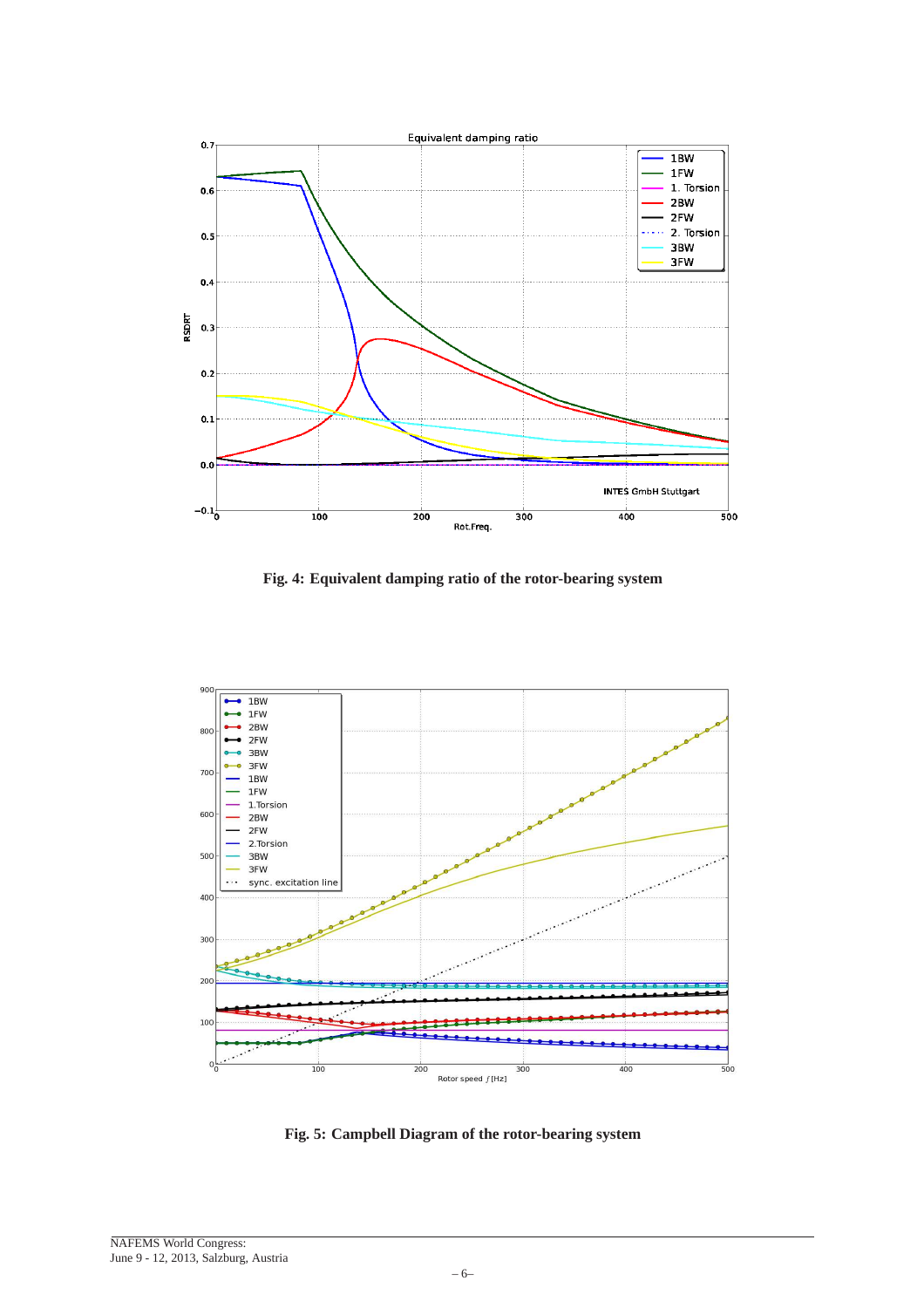## **3.1.3 Unbalance**

A mass unbalance of 10−<sup>4</sup> kg m situated at the single disc at node 21 of the finite element model is applied in the numerical analyses. Fig. 6 illustrates the amplitudes due to a mass unbalance at different nodes. The peak corresponding to the first critical speed is missing, since the damping of the rear bearing (Fig. 2) attenuates the response.



**Fig. 6: Unbalance responses at certain nodes of the rotor-bearing system**

The dynamic reaction forces of the bearings are depicted in Fig. 7



**Fig. 7: Dynamic bearing forces**

NAFEMS World Congress: June 9 - 12, 2013, Salzburg, Austria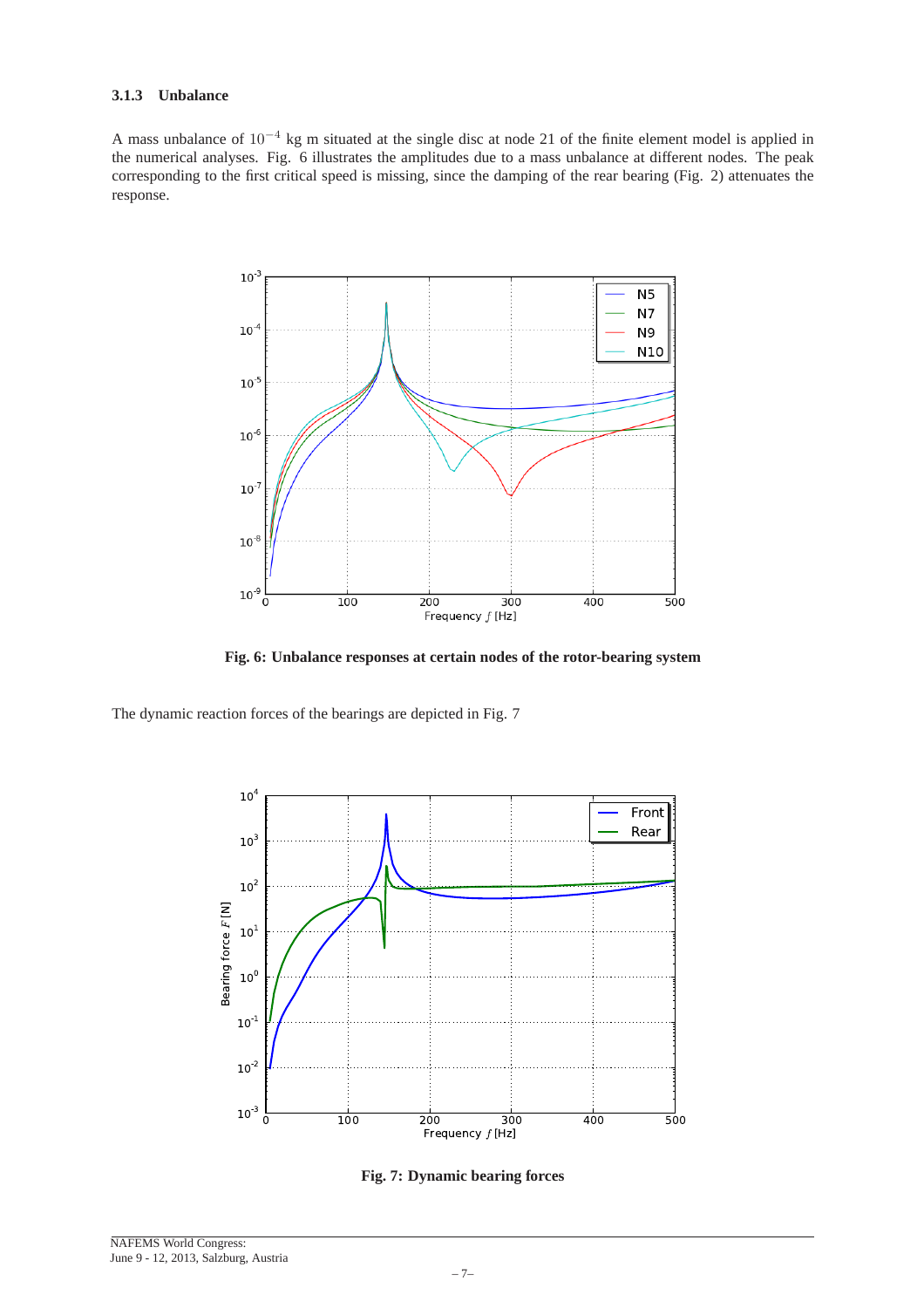## **3.2 Bench grinder**

A bench grinder is a type of benchtop grinding machine used to drive abrasive wheels [7]. Depending on the grade of the grinding wheel it may be used for sharpening cutting tools such as lathe tools or drill bits.

Alternatively it may be used to roughly shape metal prior to welding or fitting. Grinding wheels designed for steel should not be used for grinding softer metals, like aluminium. The soft metal gets lodged in the pores of the wheel and expand with the heat of grinding. This can dislodge pieces of the grinding wheel.

The CAD model of the bench grinder is available through Grabcad [6].



**Fig. 8: Bench grinder: Diameter of grinding wheel**  $D = 123$ mm

It is an established fact that the casing has an effect on the dynamics of a rotor. Therefore, the interaction between th dynamics of the rotor with that of the casing is an essential aspect of the rotor dynamics. Therefore, all analyses are performed for the coupled system including the non-rotating and rotating part, respectively.

# **3.2.1 Speed-dependent bearings**

A diagonal stiffness matrix

$$
\boldsymbol{K}_b(\Omega) = \text{diag} \begin{bmatrix} f_{2001}(\Omega) & f_{2002}(\Omega) & f_{2002}(\Omega) & 0 & 10^5 & 10^5 \end{bmatrix}
$$
 (9)

is assumed for the bearings - hence cross coupling effects are neglected. The functions  $f_{2001}$ .  $f_{2002}$  in equation (9) are illustrated in Fig. 9.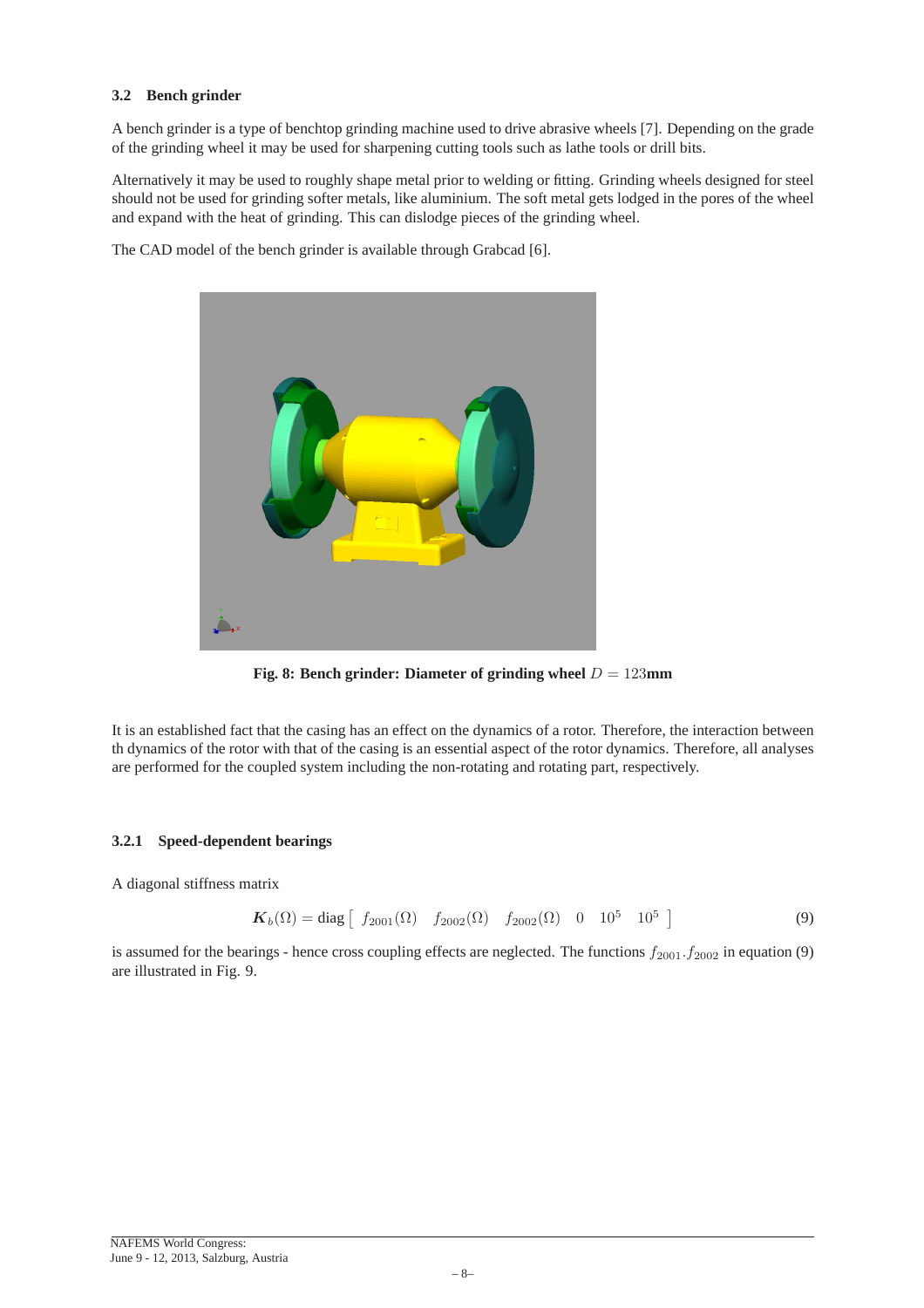

**Fig. 9: Speed-dependent bearing stiffness**

In addition a constant viscous damping matrix

$$
D_b = \text{diag} \begin{bmatrix} 0.5 & 1.0 & 1.0 & 1.e - 5 & 2.0 & 2.0 \end{bmatrix}
$$
 (10)

is used within the simulations.

The unbalance forces are assumed to be concentrated forces at the center of gravity of each grinding wheel.

#### **3.2.2 Centrifugal load**

The displacement under centrifugal loads is illustrated in Fig. 10. The static pre-run is necessary to compute the additional matrices due to rotation.



**Fig. 10: Displacement field due to a centrifugal load**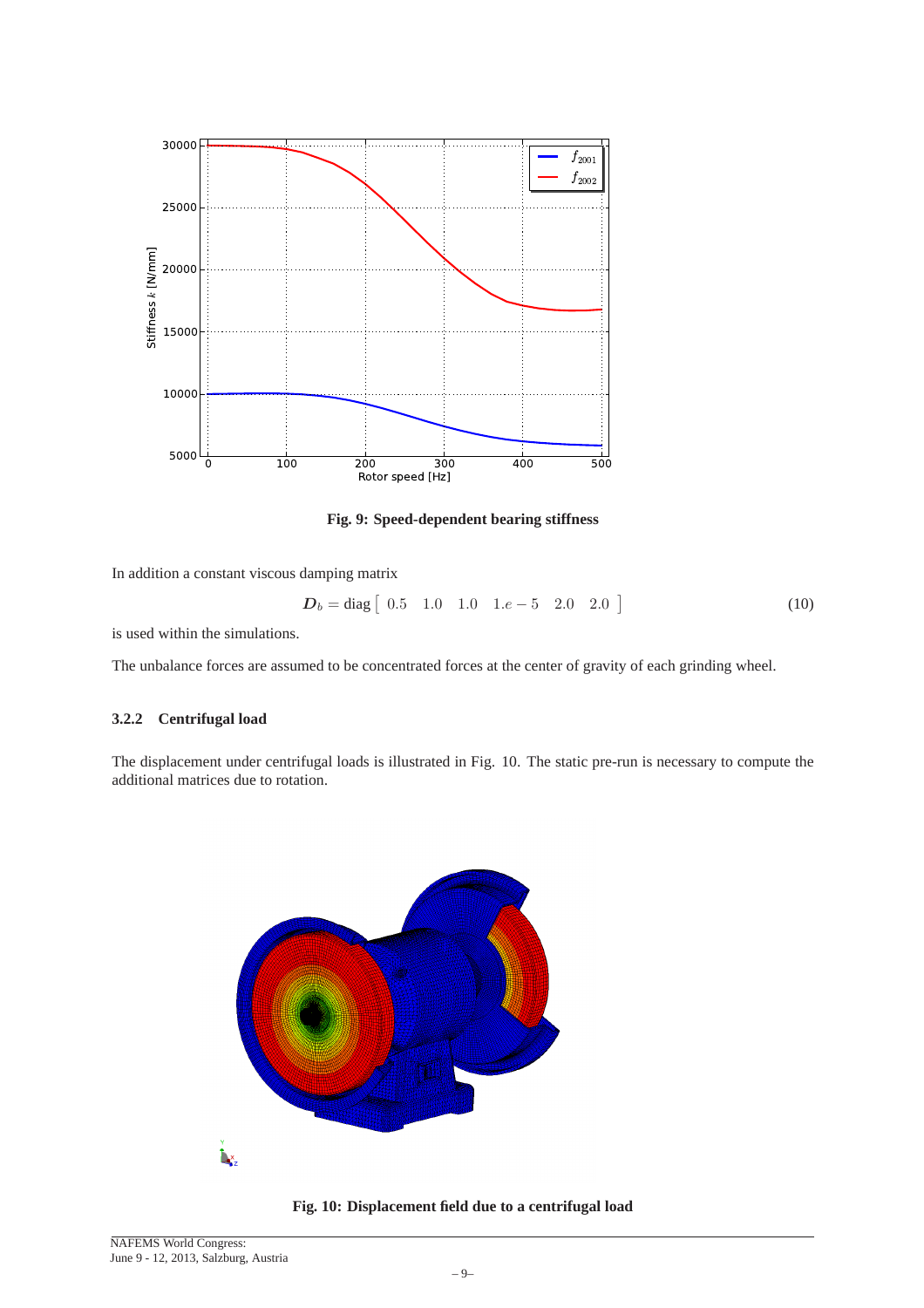

**Fig. 11: Campbell diagram of the bench grinder**

### **3.2.3 Sound radiation**

Sound radiation power (densities) may be computed after an eigenvalue analysis, a frequency response or a time history analysis in PERMAS. The results are generated for all shell, membrane, so-called LOADA and FSINTA elements. The sound radiation power density is proportional to

$$
\bar{v}^2 = \frac{1}{A} \int v_n^2 \mathrm{d}A,\tag{11}
$$

where  $v_n$  is the normal velocity of the vibrating surface. The result is the mean square value of the element velocity normal to the element surface.

The unbalance response of the bench grinder is presented at 50 cycles/s (s. Fig 12).



**Fig. 12: Sound radiation power density at**  $f = 50.0$  [Hz]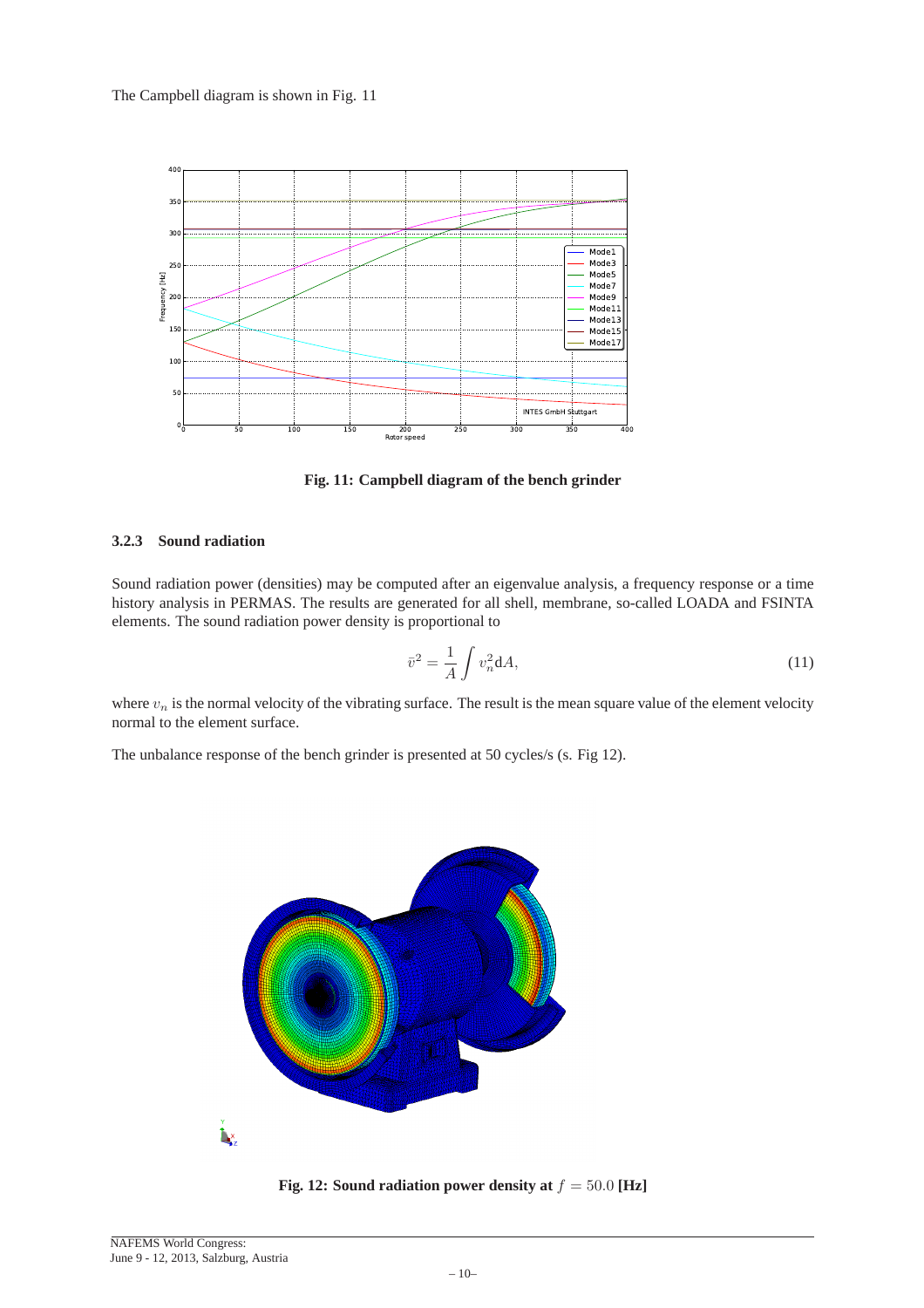## **4 Conclusions**

A complete rotor dynamic analysis was successfully performed and verified by an example from the literature. Typical results such as Campbell diagram, dynamic bearing forces due to an unbalance load, and critical speeds were evaluated. The second example addressed the rotor-stator interaction of a bench grinder. In addition the sound radiation power is computed for rotating and non-rotating parts of the structure.

Possible extensions of the presented material include:

- Design of lightweight rotating structures at high speeds requires a deep knowledge of rotordynamics to avoid excessive vibration in the operating speed range. For this reason it becomes obvious to use optimization techniques [17] in order to reduces stresses, displacements, etc. For this purpose PERMAS provides different modules such as topology, sizing and shape optimization. Various design constraints like \$DCON-STRAINT WEIGHT, FREQ, CAMPBELL, CFREQ, NPSTRESS, ELSTRESS are available to optimize the structure with regard to the above-mentioned constraints without the need to integrate an external optimizer in the process chain. Furthermore a positioning optimization is disposable.
- Further aspects such as critical speed maps, where the critical speeds are plotted as a function of the bearing stiffness in a semi-logarithmic manner, are important for a better understanding of rotor-bearing systems.

## **5 Acknowledgment**

The authors would like to thank Dr. João C. Menezes and Dr. Geraldo Creci Filho for providing the Campbell diagram of the first example.

## **References**

- [1] *PERMAS Version 14: Users' Reference Manual*, INTES Publication No. 450, Stuttgart, 2012.
- [2] *PERMAS Version 14: Examples Manual*, INTES Publication No. 550, Stuttgart, 2012.
- [3] *Visper Version 3.1.005: Visper Users Manual*, INTES Publication No. 470, Stuttgart, 2012.
- [4] *PERMAS Product Description Version 14*, INTES, Stuttgart, 2012, http://www.intes.de/kategorie\_unternehmen/publikationen
- [5] *Medina FEM Pre- and Post-Processing*, T-Systems International GmbH, http://servicenet.t-systems.com/medina
- [6] *Grabcad* http://grabcad.com/library/bench-grinder
- [7] *Bench grinder* http://en.wikipedia.org/wiki/Bench\_grinder
- [8] D. Combescure, A. Lazarus: *Refined finite element modelling for the vibration of large rotating machines: Applications to the gas turbine modular helium reactor power conversion unit*, Journal of Sound and Vibration, Vol. 318, pp. 1262– 1280, (2008).
- [9] G. Creci, J. C. Menezes, J. R. Barbosa, J. A. Corra: *Rotordynamic analysis of a 5-kilonewton thrust gas turbine by considering bearing dynamics*, Journal of Propulsion and Power, Vol. 27, pp. 330–336, 2011.
- [10] M. I. Friswell, J. E. T. Penny, S. D. Garvey, A. W. Lees: *Dynamics of rotating machines*, Cambridge University Press, 2010.
- [11] M. Geradin, N. Kill: *A new approach to finite element modelling of flexible rotors*, Eng. Comput., Vol. 1, pp. 52–64, 1984.
- [12] G. Jacquet-Richardet, M. Torkhani, P. Cartraud, F. Thouverez, T. Nouri Baranger, M. Herran, C. Gibert, S. Baquet, P. Almeida, L. Peletan: *Rotor to stator contacts in turbomachines. Review and application*, Mechanical Systems and Signal Processing, in press, (2013).
- [13] A. Nandi, S. Neogy: *Modelling of rotors with three-dimensional solid finite elements*, Journal of Strain Energy, Vol. 36, pp. 359–371, 2001.
- [14] A. Nandi: *On computation of response of a rotor in deformed configuration using three-dimensional finite elements*, Communications in Numerical Methods in Engineering, Vol. 19, pp. 179–195, 2003.
- [15] F. C. Nelson: *Rotor dynamics without equations*, International Journal of COMADEM, Vol. 10, pp. 2–10, 2007.
- [16] H. D. Nelson: *A finite rotating shaft element using Timshenko beam theory*, Journal of Mechanical Design, Vol. 102, pp. 793-803, 1980.
- [17] A. O. Pugachev, A. V. Sheremetyev, V. V. Tykhominov, I. D. Timchenko: *Gradient-based optimization of a turboprop rotor system with constraints on stresses and natural frequencies*, 51st AIAA/ASME/ASCE/AHS/ASC Structures, Structural Dynamics, and Materials Conference, 12-15 April 2010, Orlando, Florida.
- [18] M. B. Wagner, A. Younan, P. Allaire, R. Cogill: *Model reduction methods for rotor dynamic analysis: A survey and review*, International Journal of Rotating Machinery, Vol. , 2010.